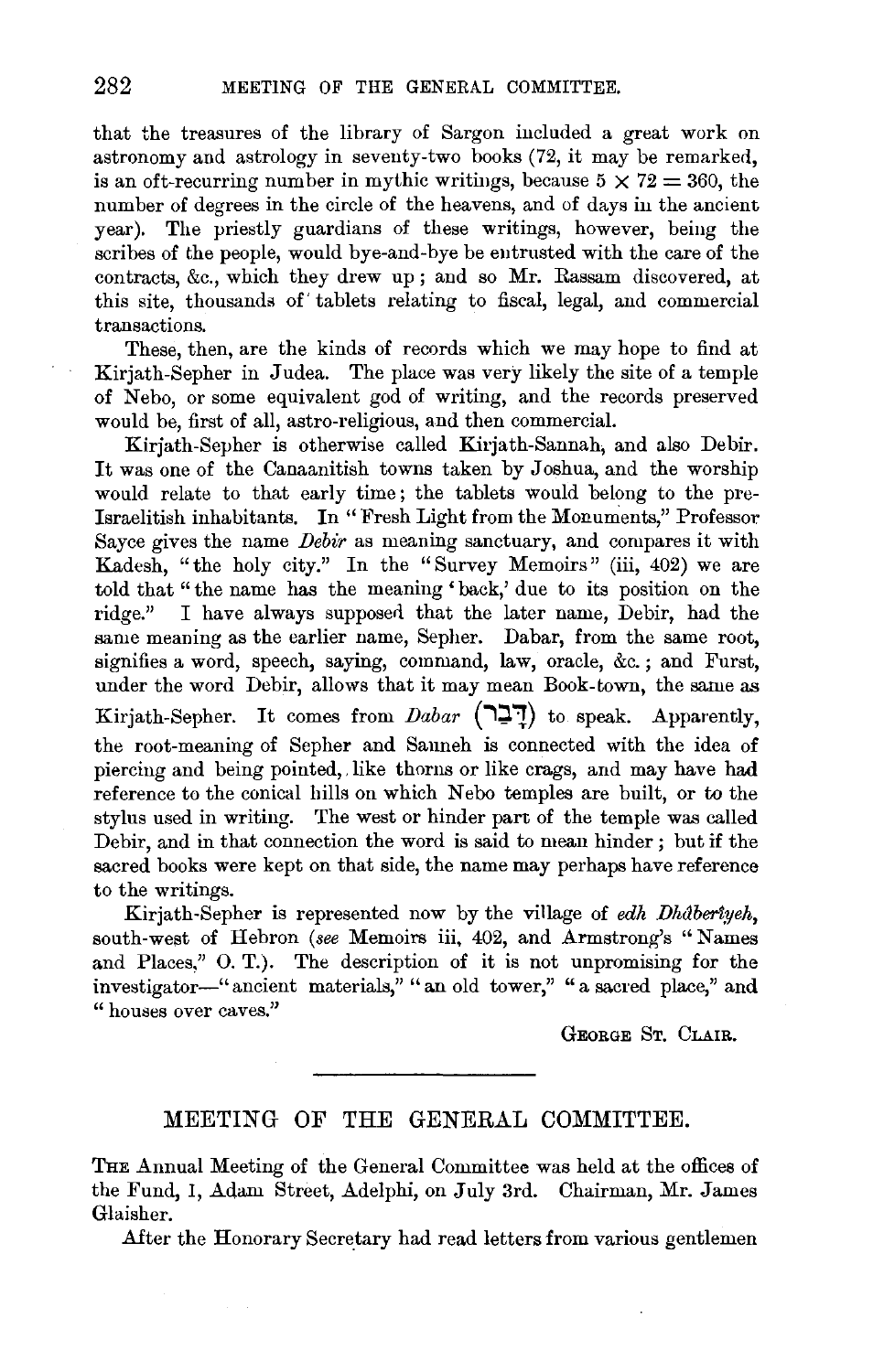regretting their inability to attend the meeting, the Report of the  $\widetilde{f}_{\text{Execute}}$  Committee for the year was read as follows :-

## MY LORDS AND GENTLEMEN,-

Your Committee elected at the last General Meeting, on June 14th, 1887, have, on resigning their office into your hands, to render an account  $\overline{\text{of}}$  their administration during the past year.

- 1. The Committee have held twenty-two meetings during the year.
- 2. The work of exploration has been carried on during the last year by Herr Schick at Jerusalem, and by Herr Schumacher in other parts of the country.

We had on this occasion of last year to announce the deeply interesting discoveries made at Saida of sarcophagi and rock-cut tombs. We have been enabled to publish a more detailed account of these monuments, partly from Professor Hayter Lewis, who was allowed to see them at Constantinople, partly from the " Revue Archeologique," and partly from a journal published in Arabic at Beyrout. Hamdi Bey himself has not yet published any photographs or further details, which it is hoped may shortly be produced.

Several very valuable discoveries have been made in Jerusalem during the year:

(1) The ancient wall at the Jaffa Gate has been proved to be built inside the modern wall, which has no foundations, and stands upon the earth.

(2) One or two small points have been discovered as to the second wall, but its course has not been yet determined. Herr Schick will lose no opportunity of investigating this most important point.

(3) Herr Schick has discovered a Byzantine pavement, which in the opinion of most can be no other than the open space paved and adorned by Constantine in front of his gronp of Churches. It is of less importance, but it is still interesting to ascertain that on this pavement stood the "Vaulted Street," long lost, described in Crusading accounts.

( 4) The most important discovery, however, is that of the Pool of Bethesda:

An apparently uninterrupted chain of evidence from the year A.D. 333 to the year 1180 speaks of the Probatica Piscina as near the Church of St. Anne. The place spoken of, recently believed to have been only a mediaval and traditional site, is said by the earliest writers to have formerly had five porches, then in ruins. Nothing was known of the Pool described by those writers until quite recently, when certain works carried on by the Algerian monks laid bare a large tank, or cistern, cut in the rock to a depth of 30 ft. It lies under, but not immediately under, a later building, a church with an apse at the east end. The cistern is 55 feet long from east to west; north and south it measures  $12\frac{1}{2}$  feet in breadth. A flight of 24 steps leads down into the pool from the eastern scarp of rock.

Now, the first requisite for the site of the pool of Bethesda is that it

y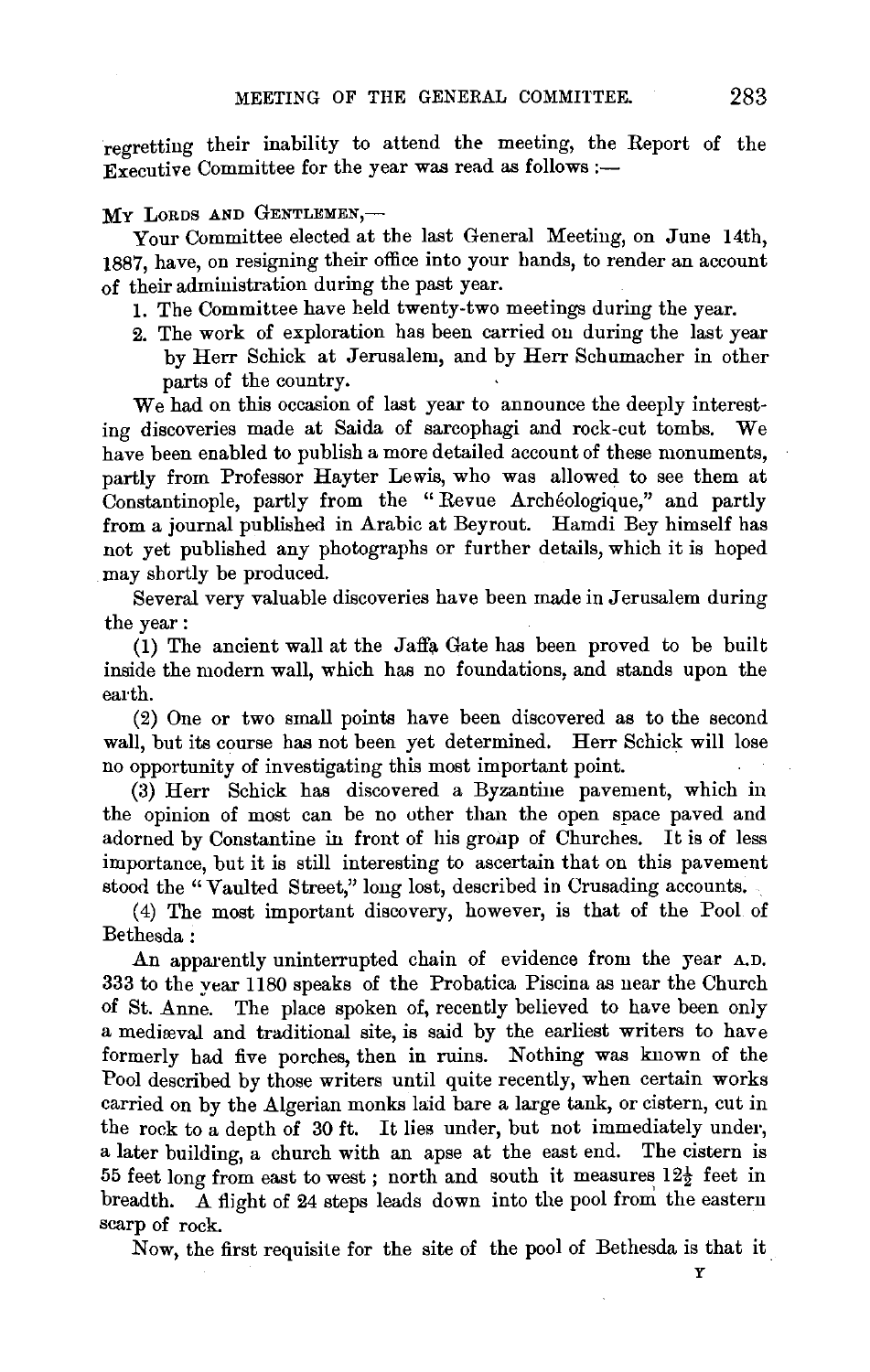should be possible to have five porches. The only way (as shown by Sir Charles Wilson in his notes to the new edition of the "Bordeaux Pilgrim") in which this requisite could be satisfied is that the pool should be what is called a twin pool, such as that discovered close to the Convent of the Sisters of Sion-that is to say, two pools lying side by side, having one portico on each side of the four sides thus formed, and one between them on the wall of separation.

The discovery of the pool at the church of St. Anne did not at first admit of this possibility. It seemed, therefore, to be of interest chiefly as the re-discovery of a mediæval site. But Herr Schick now reports that he has found a continuation of the pool, or, rather, a sister pool, lying end to end, 64 feet long, and of the same breadth as the first.

We are, therefore, able to make out a reasonably strong case for identifying the newly-discovered twin pool with the Pool of Bethesda.

(1) It is undoubtedly the pool pointed out by all the writers, from the 4th to the 12th centuries inclusive, as the Piscina Probatica, around which other traditions gathered ; as that it was the birthplace of the Virgin Mary.

(2) The five porticoes spoken of by the "Bordeaux Pilgrim" as being then in ruins, could very well have stood here.

In other words, the historical evidence in favour of this site is as strong as that which connects the Holy Sepulchre with the site adopted by Constantine.

In the minds of most, therefore, it will be probably acknowledged that we have here none other than the ancient Pool of Bethesda.

Herr Schumacher continues to send us valuable notes and papers. He reports antiquities and ruins uncovered in progress of excavation at many points at Zimmârîn (now called Zicron-Jacob), at Tiberias, at 'Akka, at Rushmia, at Lejjûn, and elsewhere, all tending to prove that the antiquarian wealth of Palestine is below the surface not above it.

We received, in the autumn of last year, from Mr. Flinders Petrie, a loan collection of ethnological casts, representing the races of Syria and other countries, prepared from the sculptures at Thebes. These casts were shown at the Society's exhibition at the South Kensington Museum. A small grant having been made by the British Association towards the expenses of the work, the casts were taken last winter at Thebes by paper moulds; the series was prepared from the moulds in England ; and photographs of all the casts were taken. The greater number of the casts represented the Syrian races, with whom the Egyptian monarchs were constantly at war. The characteristic faces of the Hittites, the Amorites, the Arabs, the Judeans, and the inhabitants of many towns of the North of Syria, could here be studied from contemporary portraits; and, moreover, from such a number of examples, that the general type could be seized without the uncertainty of errors of the sculptor. One most prominent result in Palestine was the resemblance of the Judeans to the Amorites (agreeing with the kings of Jerusalem and Hebron being kings of the Amorites, and Ezekiel declaring to Jerusalem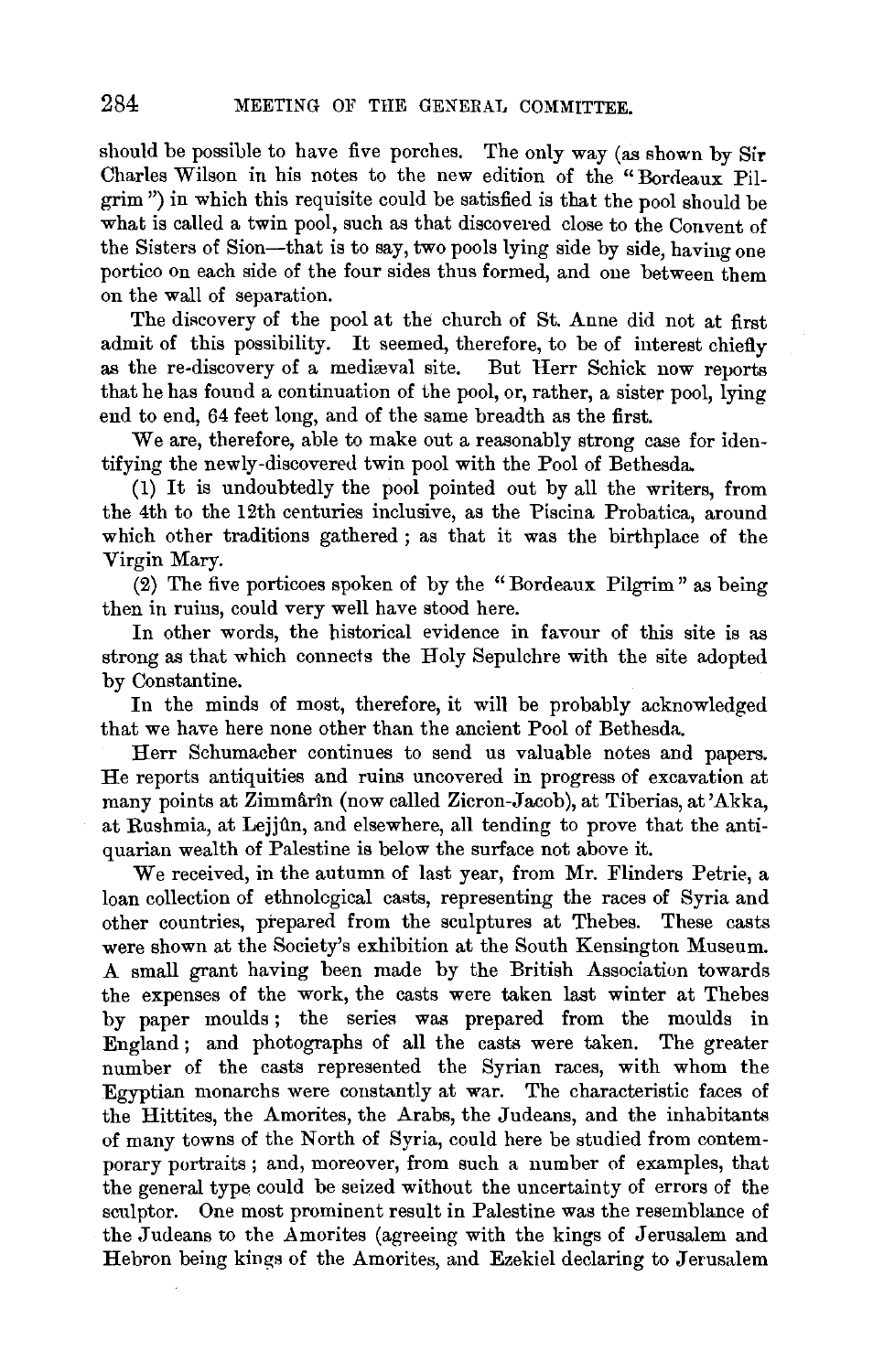"thy father was an Amorite"), the faces of the former being of exactly the same type of that of the latter, only rather more refined and subtile of expression. Besides these there were sculptures of many other races ; the Southern Arabians, who seem to have originated the Egyptian stock; the Libyans, the fair tribes of North Africa, of Aryan type ; the Greeks, Sardinians, Philistines, and allied peoples; and some negro races. mass of trustworthy material was here brought to hand in the most convenient form, for study by the historian and ethnologist. The collection remained on exhibition at South Kensington until the end of the year.

We have translated and presented to subscribers, during the year, Herr Schumacher's "Jaulân," an account of his survey and its results. This we have so printed as to be detached from the *Quarterly Statement,*  and bound in a volume similar to Captain Couder's "Tent Work.'"

We have also, ready to be issued, Herr Schumacher's "Pella," an account of a survey and description of that city and its surroundings. This is also illustrated in the same style, and it will be forwarded to every subscriber who signifies his wish to have it.

We have to thank Mr. Greville Chester for his "Journey from Iskanderûn to Tripoli;" Mr. Guy le Strange for a paper on the Arabic geographers; Mr. St. Clair, Mr. Birch, Mr. Laurence Oliphant, and Dr. Hutchinson, for notes on various points. Major Conder has again proved himself a steady friend and supporter, by contributing many valuable papers.

We have also in the press a paper by the Rev. Dr. Post, of the Medical College, Beyrout, giving an account of the botanical results of a journey to Eastern Palestine. They will be issued in October.

The Enquiry into the Manners and Customs is also in Dr. Post's hands, and he will begin to forward replies on his return to Beyrout in the autumn.

We have at length completed the long-promised "Names and Places," containing all the Old and New Testament names, with their modern equivalents. The whole forms a volume which is of the greatest use to Biblical students.

We are preparing for press, and shall shortly issue, the first volume of a work similar in appearance and size to the " Survey of Western Palestine." It will consist of three volumes with an Index, all abundantly illustrated with maps, drawings, plans, &c.

- (1) The first volume will be Captain Conder's "Survey of Eastern Palestine,'' as far as that has been undertaken.
- (2) The second volume will consist of M, Lecomte's beautiful drawings, about 900 in number, made for M. Clermont-Ganneau's mission of 1873-1874, with some descriptive text.
- (3) The third will contain Mr. Chichester Hart's "Natural History of the Wady 'Arabah."

There will be 500 copies, and no more, of the work. The price of subscription is £7 *7s.* for the first 250 copies, and £12 12s. for the next 250. The agent, Mr. A. P. Watt, has already received a sufficient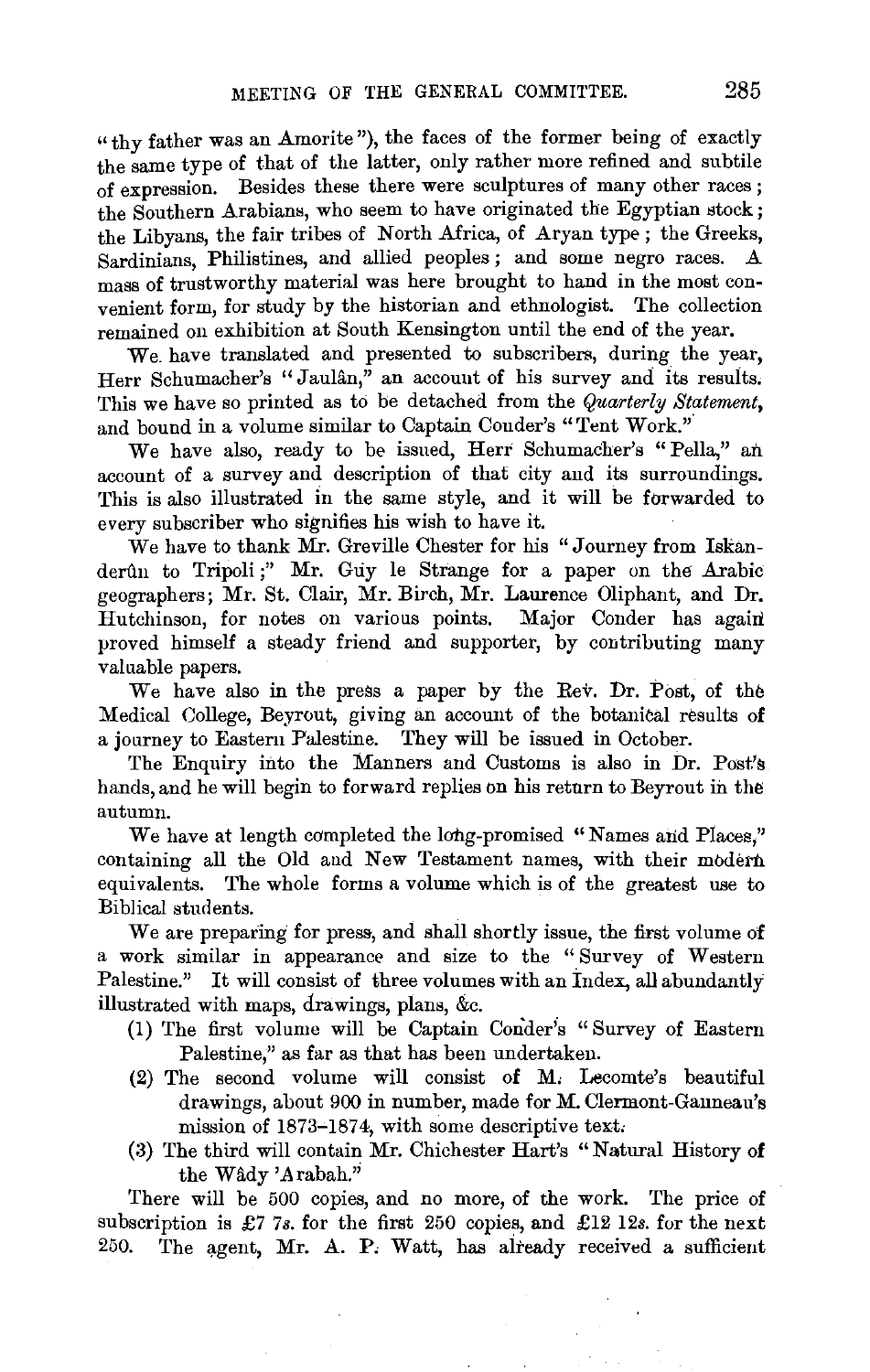number of promises to warrant the Committee in authorising the commencement of the work.

Mr. Harper, one of the Executive Committee, is engaged upon a popular work, which, though it will not be published by us, will have our hearty good wishes. It is an account of the light thrown upon the Bible by all the recent excavations and surveys. We have placed at his disposal all the assistance in our power.

The Balance Sheet for the year 1887 is as follows :--

## BALANCE SHEET FOR THE YEAR ENDING 31st DECEM-BER, 1887.

| RECRIPTS.                            |                     | EXPENDITURE.                      |
|--------------------------------------|---------------------|-----------------------------------|
| Balance, 31st Decem-                 | $\mathbf{E}$ s. d.  | d.<br>S.                          |
| ber, 1886 322 11 0                   |                     | $407$ 5 7<br>Management           |
| Donations, Subscrip-                 |                     | 647 14 0<br>Exploration  .        |
| tions and Lectures 1,572 9 11        |                     | Printers and Binders<br>942<br>40 |
| Maps and Memoirs . 280 10            | $4^{\circ}$         | 337 3 7<br>Maps and Memoirs       |
| Books<br>$\cdots$ $\cdots$ $369\ 10$ | 3                   | Balance, December                 |
| Photographs                          | 5<br>5 <sub>1</sub> | 215 15 9<br>$31st, 1887$ .        |
|                                      |                     |                                   |
|                                      | £2,550<br>$2\;11$   | £2,550<br>2 11                    |

The Secretary, Mr. Walter Besant, who had for some time given his services gratuitously to the Society, has found it impossible to continue them, and has, therefore, resigned, but he has consented to remain as Hon. Sec., and we have appointed Mr. George Armstrong as Assistant Secretary. The management expenses of the Society are kept down by this change, and it is hoped that the efficiency of the office will not be in any way lowered.

We have to propose as members of the General Committee the fol $low$ ing: $-$ 

> General Sir F. Goldsmid, K.C.S.I., Professor Greenwood, of "The Owens College," Manchester, Halford J. MacKinder, M.A., F.R.G.S., Rev. E. W. Bullinger, D.D. Rev. George E. Post, M.D., M.A., of the Medical College, Beyrout.

In conclusion, we have to assure the General Committee and our Subscribers generally that all the steps necessary to ensure continuation of the work on its present lines have been taken-that is say, no opportunity will be lost of making researches and following up discoveries in the Holy City, and every possible agency will be brought to bear in the prosecution of research in the Holy Laud itself and the countries which surround it.

We have to express our best thanks to the local Hon. Secretaries, and to all who have helped to extend -the knowledge of our existence and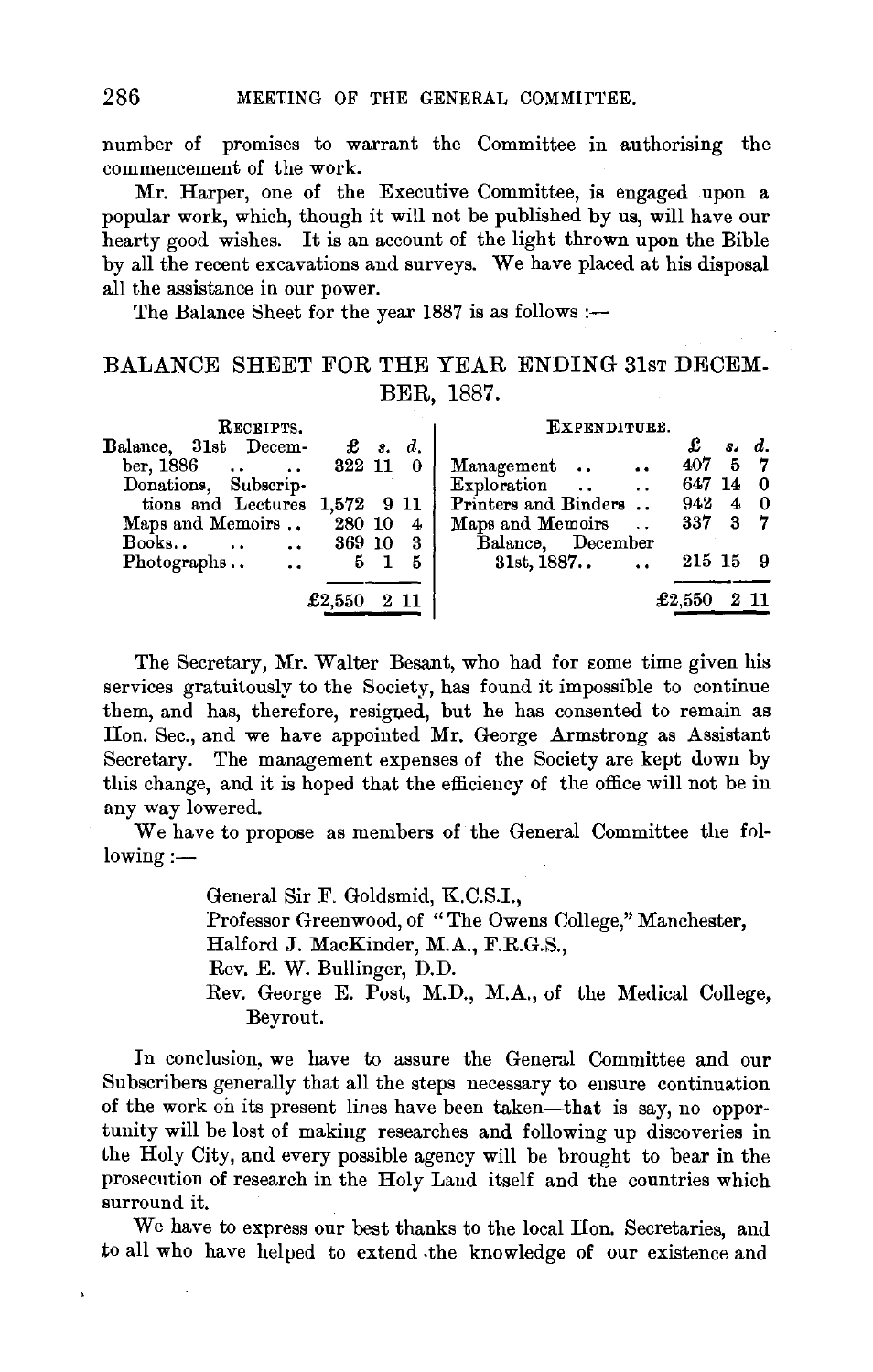aims, and even claims, to larger and more general support. The income of the Society is barely equal to the demands upon it, and while we are continually paying off the liabilities caused by the printing of papers and results, more reports continually arrive which call for immediate publication.

It was proposed by Mr. Guy le Strange, and seconded by Professor Hull, that the Report be received and adopted. unanimously.

It was proposed by Professor Hayter Lewis, and seconded by Mr. Morrison, that the following gentleman be elected members of the General Committee :-

> General Sir F. Goldsmid, K.C.S.I., Professor J. G. Greenwood, Halford J. MacKinder, Esq., M.A., F.R.G.S., Rev. E. W. Bullinger, D.D. Rev. George E. Post, M.A., M.D.

This was carried unanimously.

It was proposed by Mr. Maudslay, and seconded by Mr. Guy le Strange, that the Executive Committee be re-elected, with the addition of Mr. Walter Besant. This was carried unanimously.

The following paper was read by Professor Hull :-

Geological investigation has made considerable progress in the regions adjoining Palestine, both to the north and west and south, since the publication of the "Geological Memoir on Arabia Petræa and Palestine."

1. The work of Dr. Carl Diener, of Vienna, entitled "Grundlinien der Physischen Geographie und Geologie von Mittel Syrien,'' Wien, 1886. This is certainly the most important work which has yet appeared on the geology of the Lebanon, as the author has not been content merely with an outline of the formations, but has produced a detailed map showing the geological structure of the region lying between Beirftt and Damascus, and reaching as far south as the Lake of Merom.

2. Then there are the excellent papers of Herr Schumacher on the region of the Jaulân and part of the Haurân, extending from the Jordan Valley to the neighbourhood of Damascus, accompanied by an excellent topographical map in which the old volcanic craters and lava-streams are clearly delineated ; together with other physical phenomena of that remarkable region.

3. Then there is the remarkable work of Mr. Doughty on "Arabia Deserta," in two volumes, in which it is shown that the great Arabian Desert, lying to the east of Moab and Edom, is largely occupied by extinct volcanic cones and lava-streams, similar to those which are found in the Jaulân and Haurân. There can be little doubt but that these volcanoes were in active eruption during the same period as those in Northern Palestine and Syria, and that they died out and became extinct at, or about, the same epoch, so that it would appear that the whole